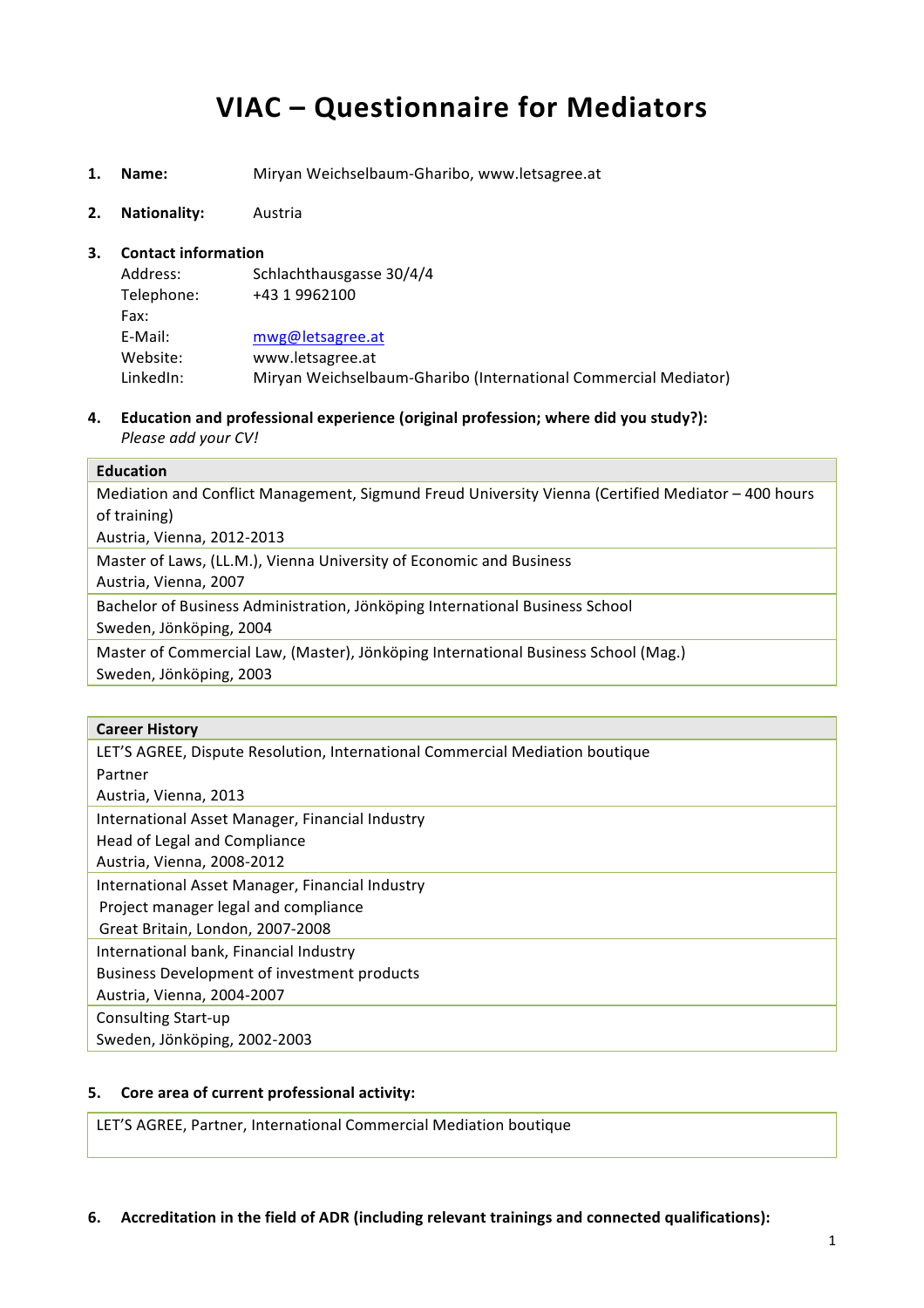# **Accreditation in the field of ADR**

(including relevant trainings and connected qualifications):

Arbitral Women negotiation workshop, 2016

Negotiation workshop, Freshfields, Arbitral Women, 2016

Negotiation workshop, Knötzl Law firm, Arbitral women, 2016

International Mediation Conference CILS (Center for International Legal Studies), 2015

IBA (International Bar Association) annual conference in Vienna, 2015

DIS (Deutsches Institut für Schiedsgerichtsbarkeit) (German Institute for Arbitration) ADR workshop, 2014

International Commercial Mediation Conference Vienna, 2014

Stockholm Handelskammare (Chamber of Commerce), 2014

Mediation and Conflict Management, Sigmund Freud University Vienna, 400 hours of training Certified mediator registered at Ministry of Justice in Austria, 2013

## **7. Practical experience in mediation**

- How many (international) mediations have you participated in
	- as single/co-mediator/in a team?
	- administered by an institution; under which Rules?
	- in which areas/fields?
	- how complex (*please provide examples, participation of lawyers/experts*)?
- How often have you acted in a different function (e.g. consultant, expert)?
- What other ADR-experience do you have?

| <b>Institutions</b> | ICC, LCIA, In Place of Strife |
|---------------------|-------------------------------|

## **Type of mediations/negotiations**

- Experience with single day (international) commercial mediations
- Experience with highly complex lengthy commercial negotiations over a couple of months where parties are assisted in putting together the relevant documentation, picking the necessary team for the mediation resulting in a successful settlement and new deals going forward

## **Mediation experience**

1. Banking/Insurance:

During her career as General Counsel, Miryan advised bank, hedge funds and other clients.

- Various insurance disputes between insurer and insured
- Claims related to shipping industry, fraud claims
- 2. Commercial Fraud
	- Multinational asset-tracing claim in the financial industry
- 3. Shareholder disputes
	- During her career as General Counsel, Miryan was involved in various shareholder disputes.
	- Dispute within an international family business
- 4. Construction/ Engineering
	- Dispute re a 130 m EUR project in the Middle East with parties from across Europe
	- Claim related to delays, defective design issues
	- Claim related to engineering machine manufacture between Chinese manufacturer and renowned multinational German distributor
	- Dispute over the function of a technical item with Asian producer

# 5. Contractual dispute

During her career as General Counsel, Miryan was in charge of drafting and negotiating multim EUR contracts for securitisation of assets owned by banks and insurance companies.

Drafting "mistake" in a contract leading to m EUR of wrongly allocated funds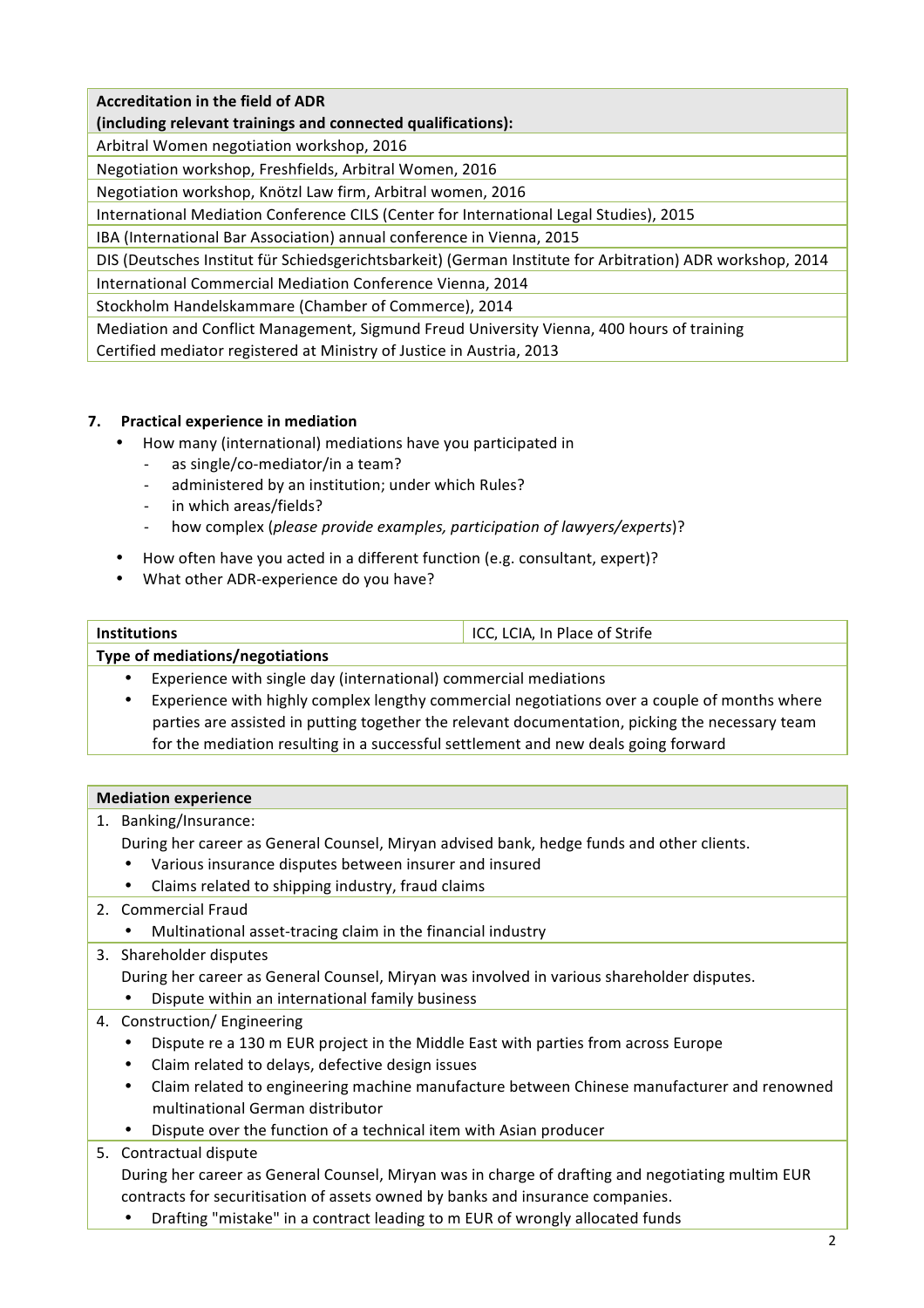# **8. Languages (including levels)**

| German       | Mother Tongue            |
|--------------|--------------------------|
| 2. English   | Full working proficiency |
| 3. Swedish   | Full working proficiency |
| 4. Arameic   | Full working proficiency |
| 5. Norwegian | Medium knowledge         |
| Danish<br>6. | Medium knowledge         |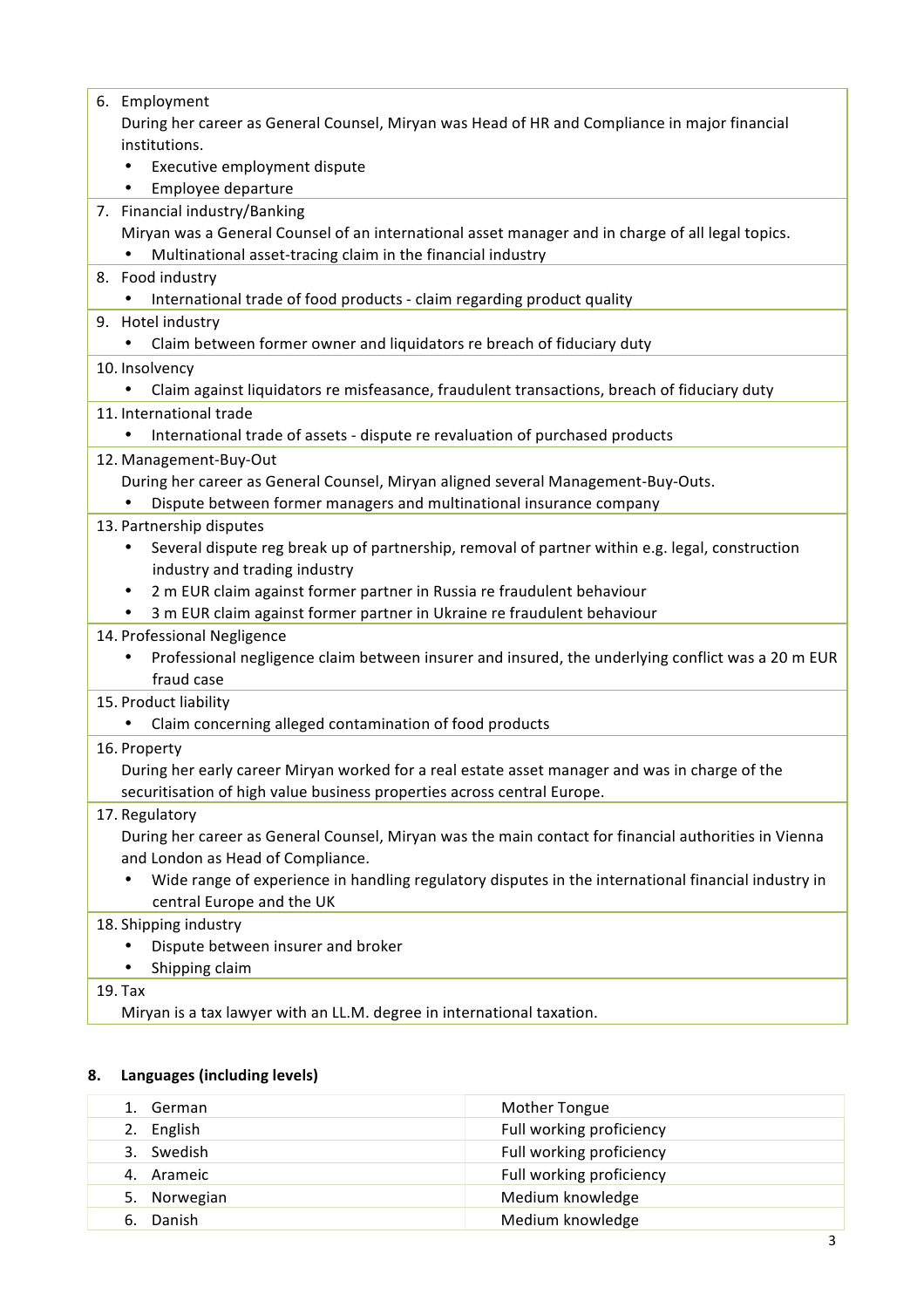| 7. French    | Basic knowledge |
|--------------|-----------------|
| o<br>Italian | Basic knowledge |

## **9.** Style of mediation

*Where do you see yourself? Please tick box as appropriate or indicate your preferred style.* 



 $\heartsuit$  Alexander, Nadja (2011) "The Mediation Meta-Model - the realities of mediation practice," *ADR Bulletin*: Vol. 12: No. 6, Article 5. Available at: http://epublications.bond.edu.au/adr/vol12/iss6/5; see also here for a detailed description of the 6 mediation styles.

#### **Style of mediation**

Her enthusiasm in generating successful solutions to commercial disputes is contagious. Miryan is skilled in approaching people from various ethical and religious backgrounds. Being multicultural and multilingual herself she simply enjoys working with people and challenges them at the same time with her approachable style. Miryan is also known for not giving up  $-$  she never throws the towel.

## **10.** Please describe aspects of your personality which could be interesting to clients you are going to **mediate: what would former clients emphasize in your work?**

#### **What clients and peers say**

"Ms Weichselbaum-Gharibo is a pioneer in her field in Austria. She is one of the first voung females in the German market to enter this highly competitive field of high-value international commercial disputes. She speaks the language every player in this field understands. She knows how to handle cultural differences." "Ms Weichselbaum-Gharibo is a tough (on the issues) yet very likeable person and knows how to create a trusting environment in difficult situations. Due to her experience as General Counsel in the international legal field, she can grasp both the legal and commercial arguments. In this field, her competence is outstanding."

"Enthusiasm, competence combined with an international focus are most certainly are her most important skills for her role as a successful mediator!"

"Goal oriented negotiation! 10 Years of international experience in the financial industry made her a clever, omni competent mediator."

"Miryan prepared herself in a very professional way for every meeting where she led the conversation/communication processes in a clear, transparent and very consequent manner. A highly competent, respectful colleague with impressive mediative competence."

## **11. Publications and other activities in ADR related matters**

(e.g. training sessions, seminars, conferences, articles and others):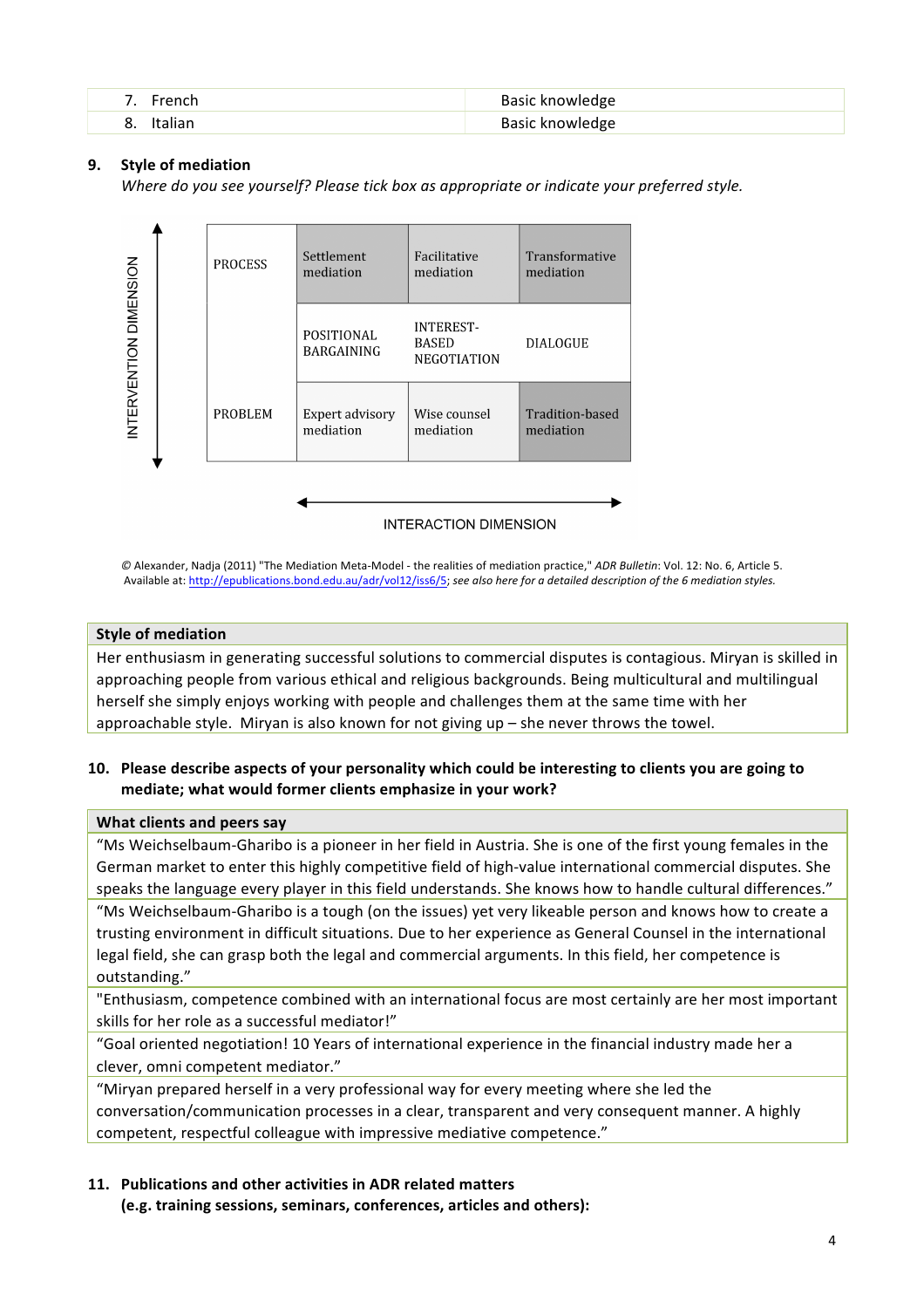# **Publications**

# **Books**

Series of publications on Contract Law, International Commercial Mediation, Linde publishing house, to be published in 2018

VIAC – Vienna International Arbitral Center Handbook on Vienna Mediation Rules, A Practicioners Guide, Tunkel/Weichselbaum-Gharibo, Art. 3 Commencing the Proceedings, Art. 6 Language of the Proceedings, Annex A Model Clauses, 2016

Conflicts of Qualification in connection with Partnerships, Gharibo, Miryan, LLM, Burgstaller, Haslinger (Hrsg.), Linde publishing house, 2007

# **ADR trainings**

Arbitral Women, workshop negotiation, Vienna, 2016

Arbitral Women, workshops negotiation, Vienna, 2015

IBA (International Bar Association) - ADR workshop, Vienna, 2015

General Counsel Association traning for dispute resolution, Berlin, 2015

CDRC (IBA VIAC mediation competition) training for judges, 2015, 2016

Mediation workshop, Stockholm Chamber of Commerce, 2014

ICC training for judges, Paris, 2014

Mediation and Conflict Management, Sigmund Freud University Vienna (500 hours)

Austria, Vienna, 2012-2013

# Accreditation in the field of ADR (including relevant trainings and connected qualifications):

Negotiation workshop Freshfields, Arbitral Women, 2016

Negotiation workshop Knötzl Law firm, Arbitral women, 2016

International Mediation Conference CILS (Center for International Legal Studies), 2015

IBA (International Bar Association) annual global conference in Vienna, 2015

DIS (Deutsches Institut für Schiedsgerichtsbarkeit) (German Institute for Arbitration) ADR workshop, 2014 International Commercial Mediation Conference Vienna, 2014

Stockholm Handelskammare (Chamber of Commerce), negotiation and mediation workshop, 2014

Mediation and Conflict Management, Sigmund Freud University Vienna, 400 hours of training Certified mediator registered at Ministry of Justice in Austria, 2013

# **12. Memberships in mediation institutions / functions in mediation institutions/organizations:**

UNCITRAL - Observer on behalf of IMI for the Working Group II Dispute Settlement

VIAC – Vienna International Arbitral Center, Working group Mediation Rules

Head of Organization Committee, International Commercial Mediation Convention (ICC; DIS, KSW law firm), Vienna, 2014

Member DIS Working group for the ADR Conference of DIS (German Institute for Dispute Resolution), **Berlin, 2014** 

# **13.** Special expertise or specializations (*please list a maximum of three*) in your ADR-practice:

Types of disputes

- International commercial disputes
- Highly complex legal and business disputes
- Technical disputes

Industry: